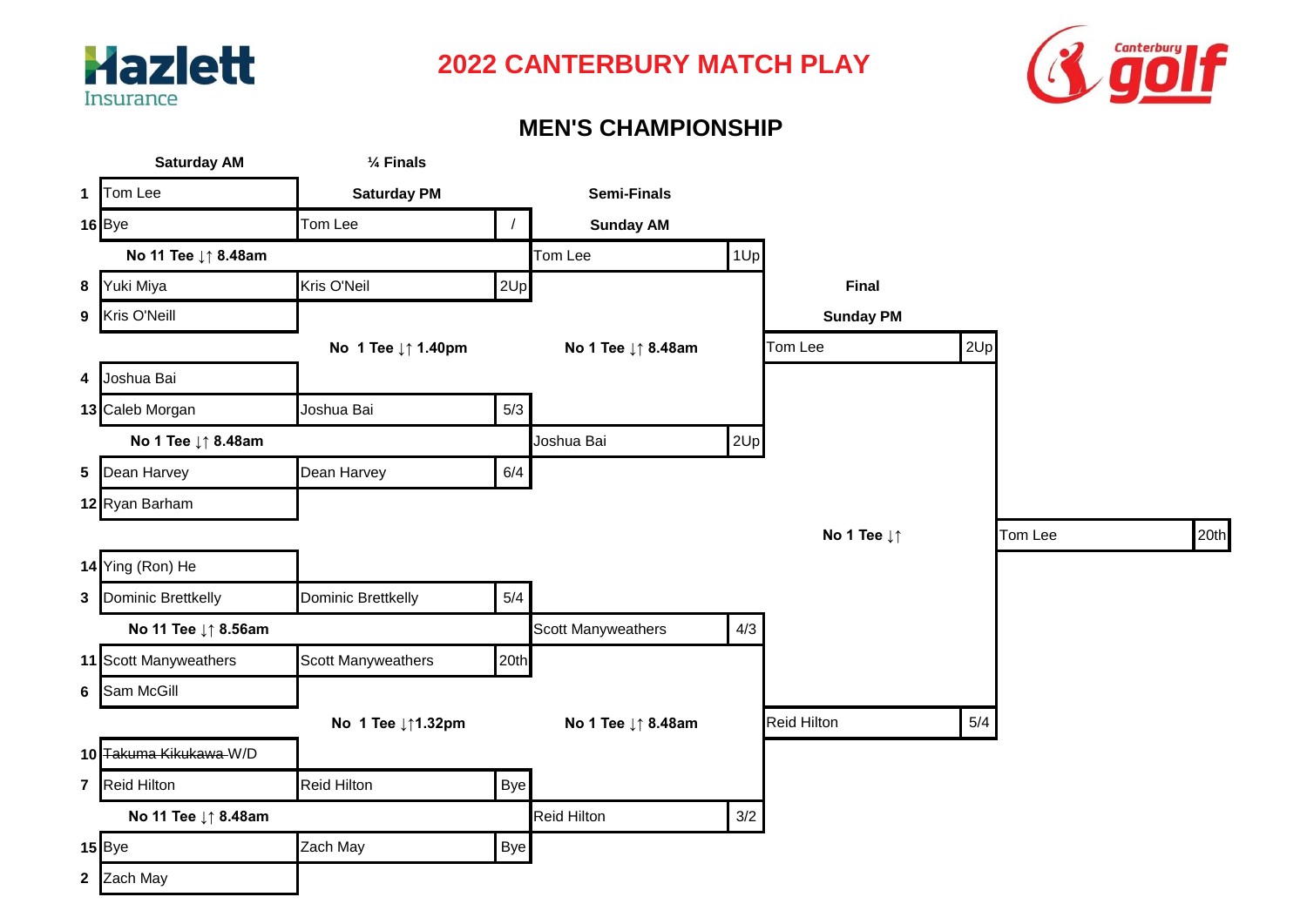



#### **WOMEN'S CHAMPIONSHIP**

| <b>Saturday PM</b>  |                    |       |                  |       |              |     |
|---------------------|--------------------|-------|------------------|-------|--------------|-----|
| 1 Lizzie Neale      | <b>Semi-Finals</b> |       |                  |       |              |     |
|                     | <b>Sunday AM</b>   |       |                  |       |              |     |
|                     | Lizzie Neale       | 5/4   | Final            |       |              |     |
|                     |                    |       |                  |       |              |     |
| 8 Vanessa Lim       |                    |       | <b>Sunday PM</b> |       |              |     |
| No 1 Tee ↓↑ 1.00pm  | No 1 Tee ↓↑ 8.40am |       | Lizzie Neale     | $7/6$ |              |     |
| 4 Aroha Minhinnick  |                    |       |                  |       |              |     |
|                     | Aroha Minhinnick   | $3/2$ |                  |       |              |     |
|                     |                    |       |                  |       |              |     |
| 5 Alisia Ren        |                    |       |                  |       |              |     |
|                     |                    |       | No 1 Tee ↓↑      |       | Lizzie Neale | 4/3 |
| 3 Naomi Yacyshen    |                    |       |                  |       |              |     |
|                     | Naomi Yacyshen     | 4/3   |                  |       |              |     |
| 6 Eva Yin           |                    |       |                  |       |              |     |
| No 1 Tee ↓↑ 1.08pm  | No 1 Tee ↓↑ 8.40am |       | Olive Tapu       | 2/1   |              |     |
| 7 Lexi Thomson-Hall |                    |       |                  |       |              |     |
|                     | Olive Tapu         | 8/6   |                  |       |              |     |
| 2 Olive Tapu        |                    |       |                  |       |              |     |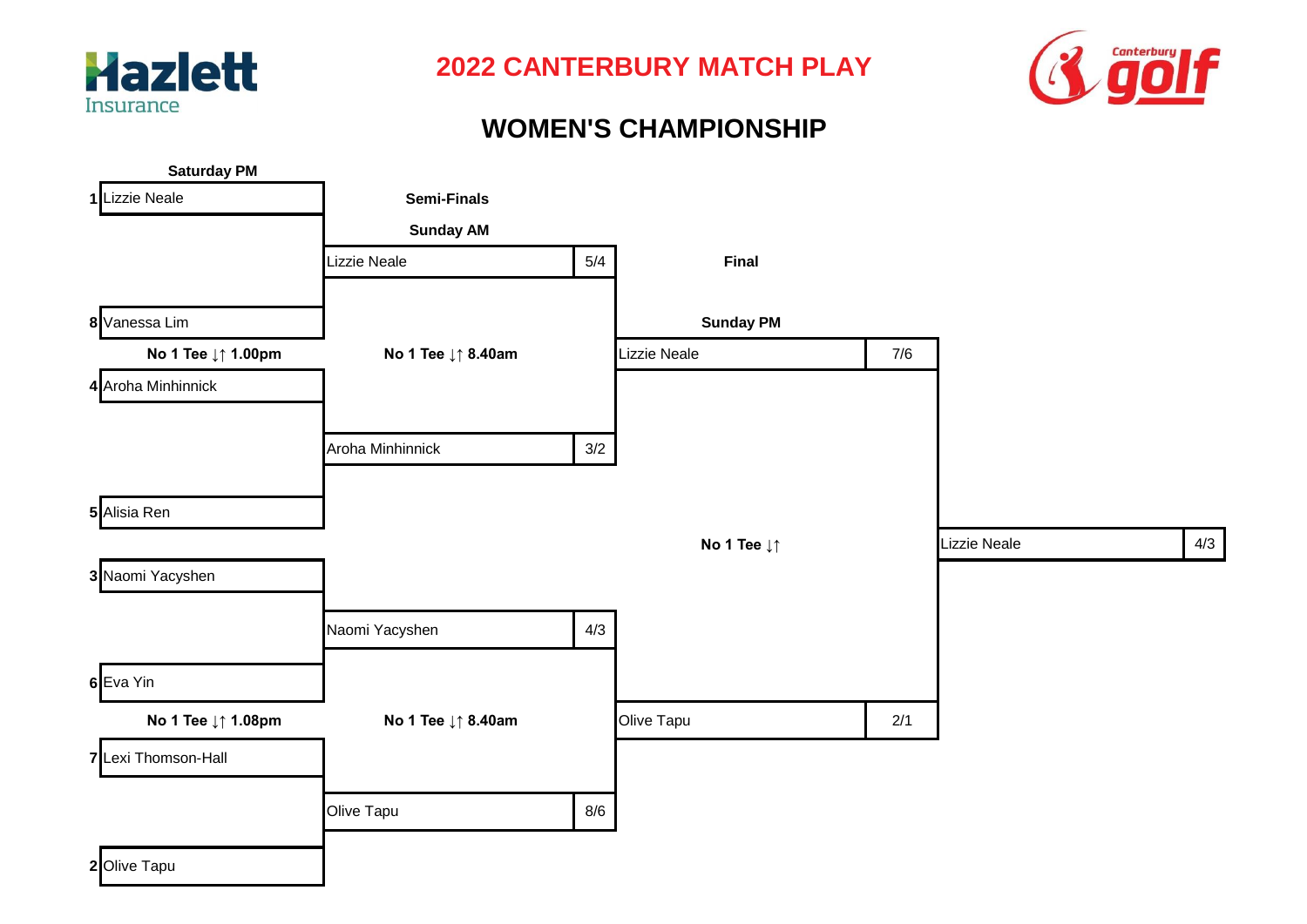



# **MEN'S U19 CHAMPIONSHIP**

| <b>Saturday PM</b>  |                    |      |                  |       |               |     |
|---------------------|--------------------|------|------------------|-------|---------------|-----|
| 1 Cooper Moore      | <b>Semi-Finals</b> |      |                  |       |               |     |
|                     | <b>Sunday AM</b>   |      |                  |       |               |     |
|                     | Cooper Moore       | 21st | <b>Final</b>     |       |               |     |
| 8 Max Edwards       |                    |      | <b>Sunday PM</b> |       |               |     |
| No 11 Tee ↓↑ 1.00pm | No 1 Tee ↓↑ 8.08am |      | Cooper Moore     | 4/3   |               |     |
| 4 Ethan Lam         |                    |      |                  |       |               |     |
|                     | Ethan Lam          | 20th |                  |       |               |     |
|                     |                    |      |                  |       |               |     |
| 5 Hayden Lam        |                    |      |                  |       |               |     |
|                     |                    |      | No 1 Tee ↓↑      |       | Alex Kelliher | 3/2 |
| 3 Phong Nguyen      |                    |      |                  |       |               |     |
|                     | Alex Kelliher      | 1Up  |                  |       |               |     |
| 6 Alex Kelliher     |                    |      |                  |       |               |     |
| No 11 Tee ↓↑ 1.08pm | No 1 Tee ↓↑ 8.08am |      | Alex Kelliher    | $3/2$ |               |     |
| 7 Tim Graham        |                    |      |                  |       |               |     |
|                     | Sam Harris         | 6/4  |                  |       |               |     |
| 2 Sam Harris        |                    |      |                  |       |               |     |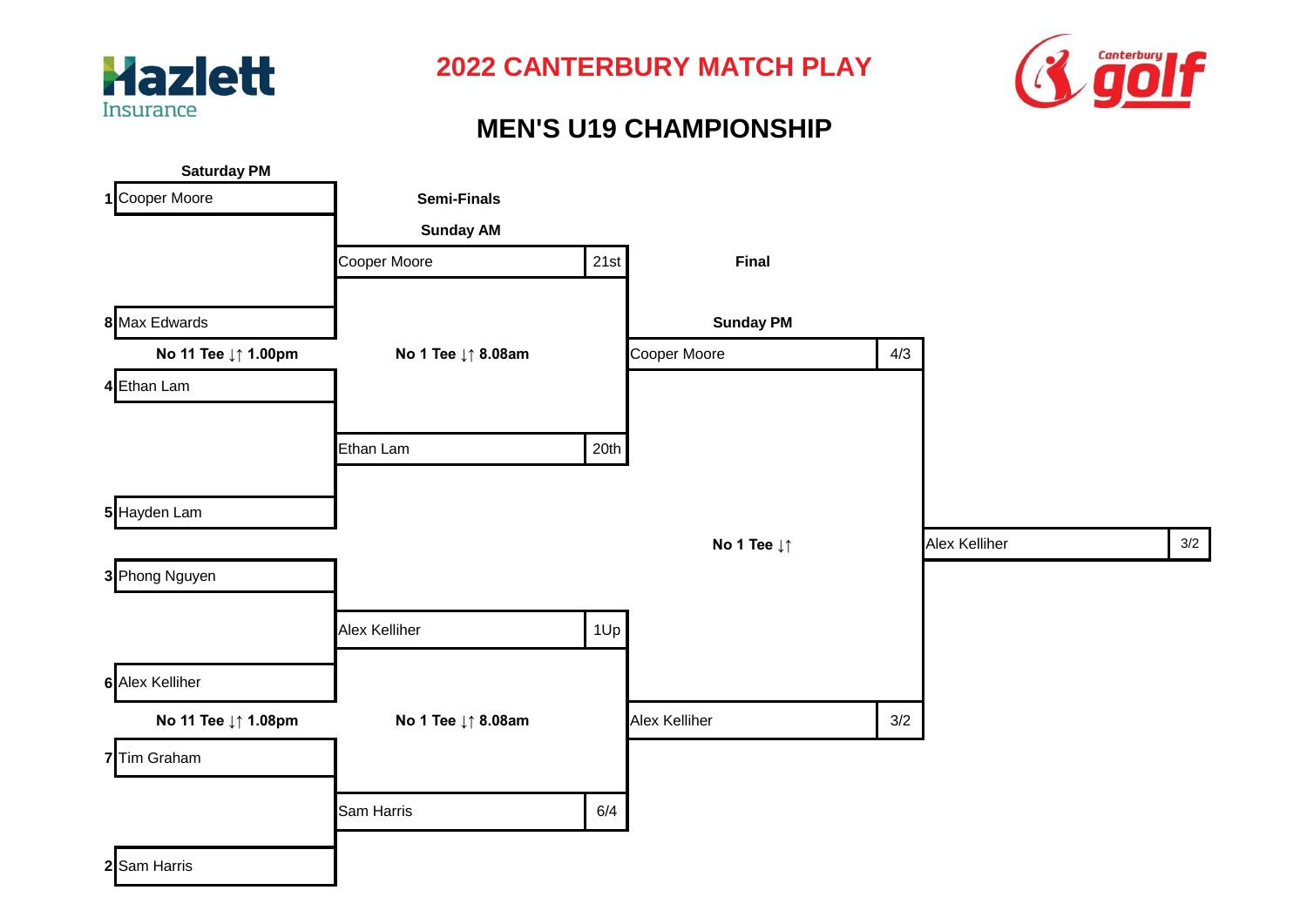



# **MEN'S U19 Division 2**

| <b>Saturday PM</b>   |                    |            |                                |     |              |     |
|----------------------|--------------------|------------|--------------------------------|-----|--------------|-----|
| 1 Jonathan Fry       | <b>Semi-Finals</b> |            |                                |     |              |     |
|                      | <b>Sunday AM</b>   |            |                                |     |              |     |
|                      | Jonathan Fry       | <b>BYE</b> | Final                          |     |              |     |
|                      |                    |            |                                |     |              |     |
| 8Bye                 |                    |            | <b>Sunday PM</b>               |     |              |     |
| No 11 Tee ↓↑ 12.52pm | No 1 Tee ↓↑ 8.00am |            | Jonathan Fry                   | 2/1 |              |     |
| 4 Maddi Kirikiri     |                    |            |                                |     |              |     |
|                      |                    |            |                                |     |              |     |
|                      | Rahil Krishna      | 2/1        |                                |     |              |     |
|                      |                    |            |                                |     |              |     |
| 5 Rahil Krishna      |                    |            |                                |     |              |     |
|                      |                    |            | No 1 Tee $\downarrow \uparrow$ |     | Jonathan Fry | 3/1 |
| 3 Yash Naicker       |                    |            |                                |     |              |     |
|                      |                    |            |                                |     |              |     |
|                      | Yash Naicker       | <b>BYE</b> |                                |     |              |     |
| 6Bye                 |                    |            |                                |     |              |     |
|                      | No 1 Tee ↓↑ 8.00am |            | Yash Naicker                   | 4/3 |              |     |
|                      |                    |            |                                |     |              |     |
| 7 Bye                |                    |            |                                |     |              |     |
|                      | Yuhan (Uny) Shao   | <b>BYE</b> |                                |     |              |     |
|                      |                    |            |                                |     |              |     |
| 2 Yuhan (Uny) Shao   |                    |            |                                |     |              |     |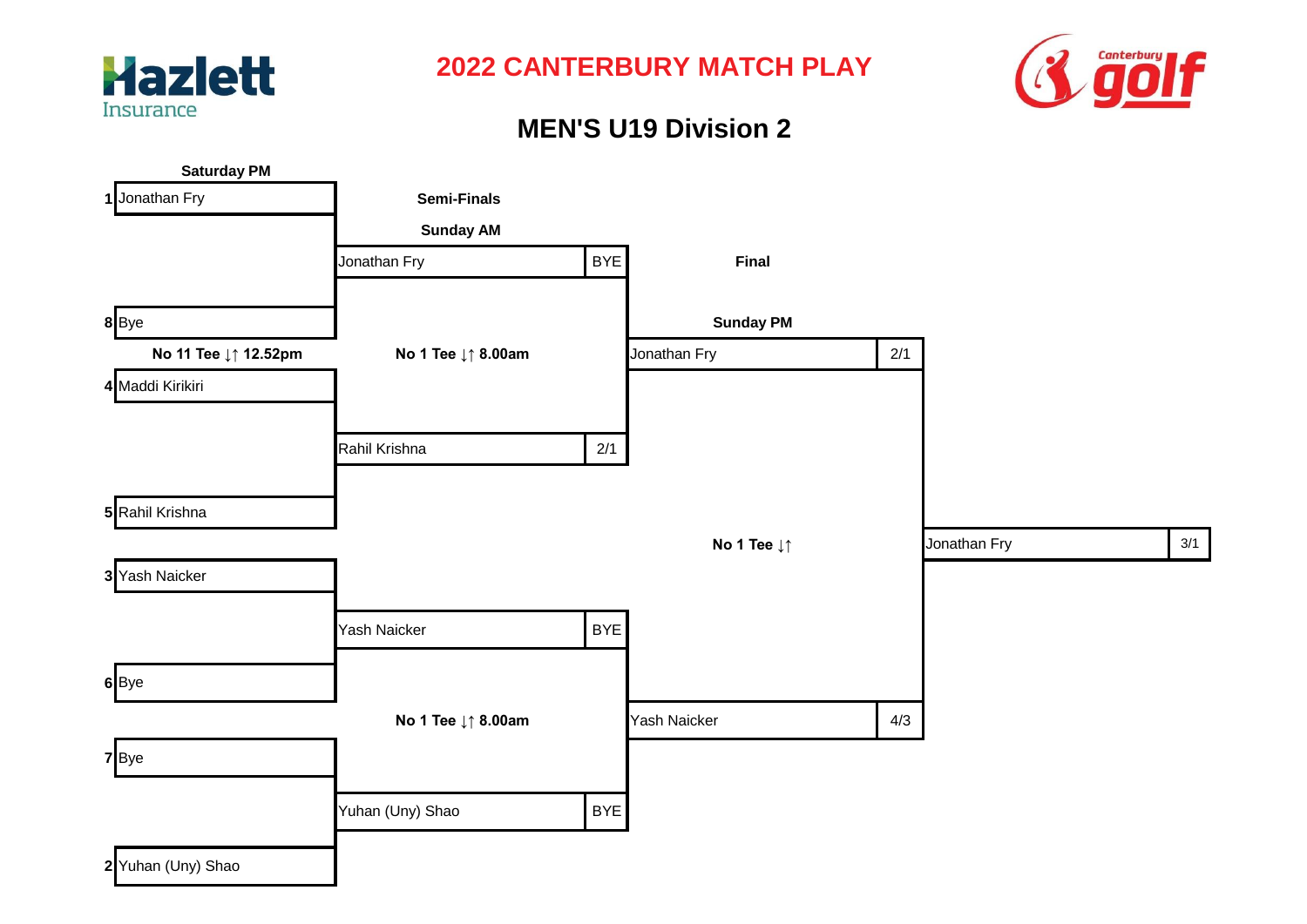



#### **MEN'S SENIORS CHAMPIONSHIP**

| <b>Saturday PM</b> |                    |            |                                |     |               |     |
|--------------------|--------------------|------------|--------------------------------|-----|---------------|-----|
| 1 Gary Gillard     | Semi-Finals        |            |                                |     |               |     |
|                    | <b>Sunday AM</b>   |            |                                |     |               |     |
|                    | Gary Gillard       | $\sqrt{2}$ | Final                          |     |               |     |
| $8$ Bye            |                    |            | <b>Sunday PM</b>               |     |               |     |
| No 1 Tee ↓↑ 1.16pm | No 1 Tee ↓↑ 8.16am |            | Paul Bailey                    | 3/2 |               |     |
| 4 Paul Bailey      |                    |            |                                |     |               |     |
|                    | Paul Bailey        |            |                                |     |               |     |
|                    |                    | 1Up        |                                |     |               |     |
| 5 Kerry Chuck      |                    |            |                                |     |               |     |
|                    |                    |            | No 1 Tee $\downarrow \uparrow$ |     | Martin Holman | 4/3 |
| 3 Lin Wang         |                    |            |                                |     |               |     |
|                    | Simon Murphy       | 4/3        |                                |     |               |     |
| 6 Simon Murphy     |                    |            |                                |     |               |     |
| No 1 Tee ↓↑ 1.24pm | No 1 Tee ↓↑ 8.16am |            | Martin Holman                  | 4/3 |               |     |
| 7 Grant Graham     |                    |            |                                |     |               |     |
|                    | Martin Holman      | 3/1        |                                |     |               |     |
| 2 Martin Holman    |                    |            |                                |     |               |     |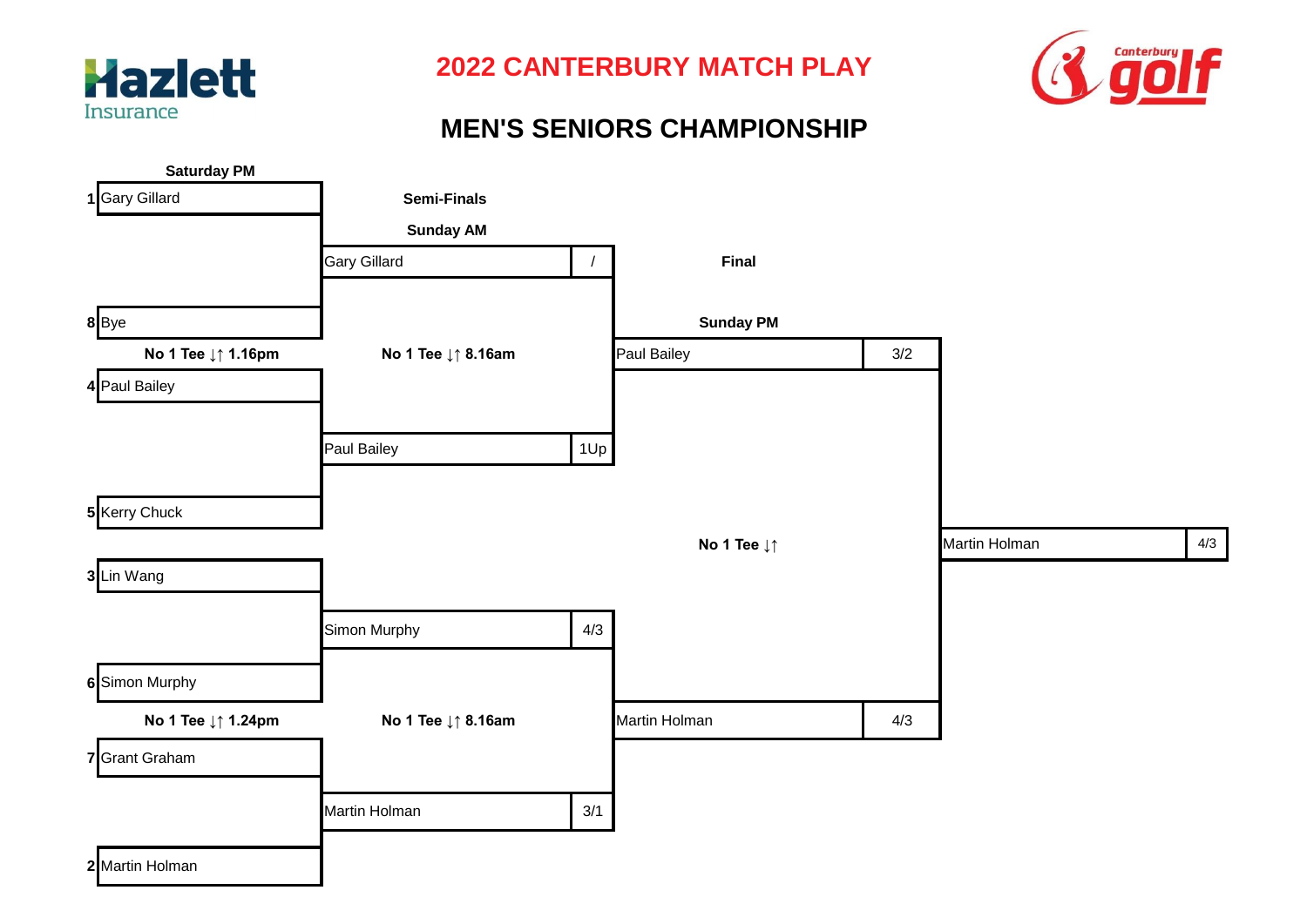



# **MEN'S MASTERS CHAMPIONSHIP**

| <b>Saturday PM</b>    |                     |     |                     |     |                     |     |
|-----------------------|---------------------|-----|---------------------|-----|---------------------|-----|
| 1 Ben Crawford        | <b>Semi-Finals</b>  |     |                     |     |                     |     |
|                       | <b>Sunday AM</b>    |     |                     |     |                     |     |
|                       | <b>Ben Crawford</b> | 1Up | Final               |     |                     |     |
| 8 Andrew Dufton       |                     |     | <b>Sunday PM</b>    |     |                     |     |
| No 11 Tee ↓↑ 1.16pm   | No 1 Tee ↓↑ 8.24am  |     | Aaron Forsyth       | 4/3 |                     |     |
| 4 Aaron Forsyth       |                     |     |                     |     |                     |     |
|                       | Aaron Forsyth       | 2/1 |                     |     |                     |     |
| 5 Woo Bong Kim        |                     |     |                     |     |                     |     |
|                       |                     |     | No 1 Tee ↓↑         |     | <b>Brett Turner</b> | 5/4 |
| 3 Jason Sincock       |                     |     |                     |     |                     |     |
|                       | Jonathan Stieller   | 2/1 |                     |     |                     |     |
| 6 Jonathan Stieller   |                     |     |                     |     |                     |     |
| No 11 Tee ↓↑ 1.24pm   | No 1 Tee ↓↑ 8.24am  |     | <b>Brett Turner</b> | 1Up |                     |     |
| <b>7</b> Brett Turner |                     |     |                     |     |                     |     |
|                       | <b>Brett Turner</b> | 4/3 |                     |     |                     |     |
| 2 Scott Sibley        |                     |     |                     |     |                     |     |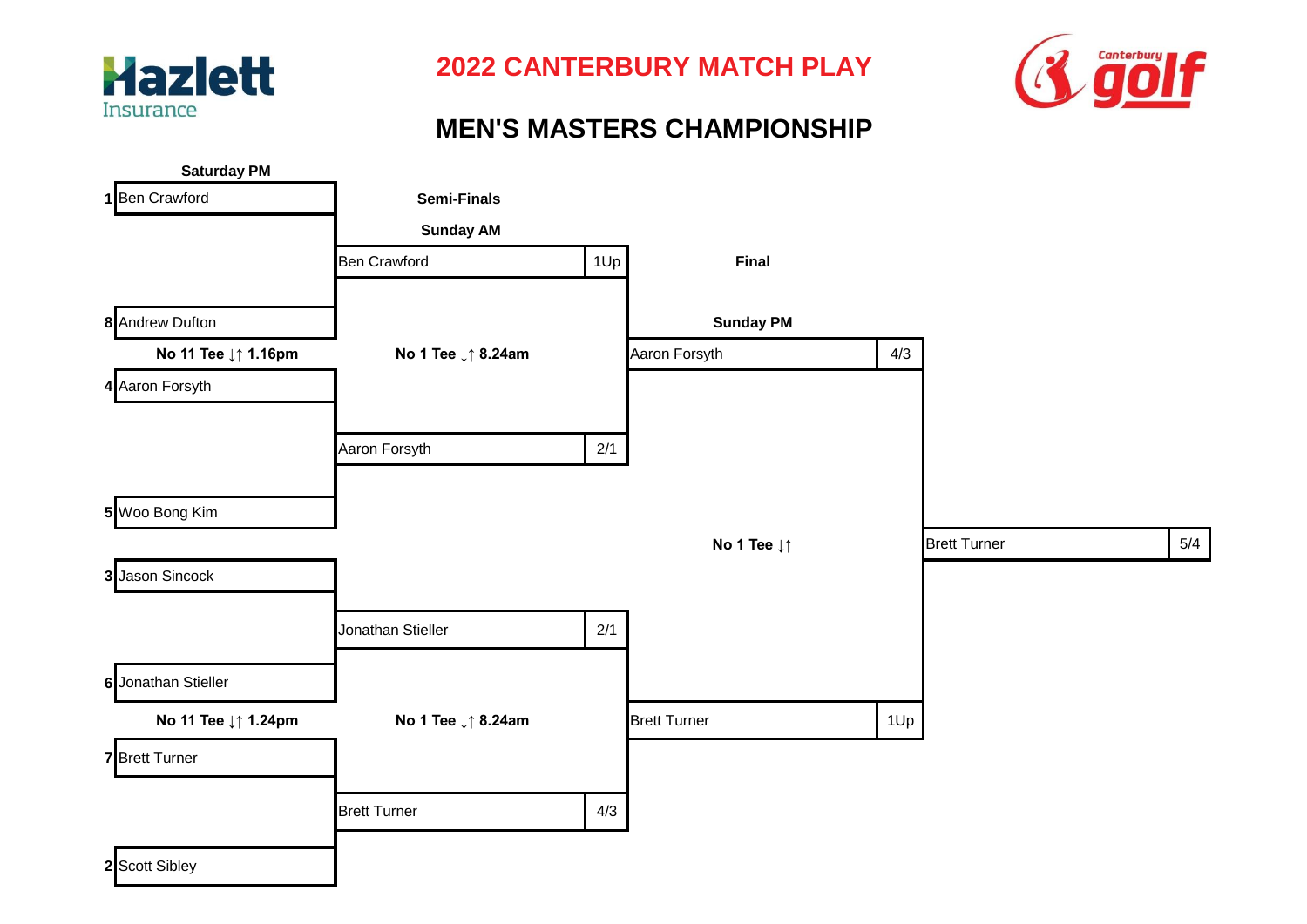



## **MEN'S MASTERS Division 2**

| <b>Saturday PM</b>    |                    |      |                                |     |                 |     |
|-----------------------|--------------------|------|--------------------------------|-----|-----------------|-----|
| 1 James Howard        | <b>Semi-Finals</b> |      |                                |     |                 |     |
|                       | <b>Sunday AM</b>   |      |                                |     |                 |     |
|                       | James Howard       | 4/3  | Final                          |     |                 |     |
| <b>8</b> Brent Mackey |                    |      | <b>Sunday PM</b>               |     |                 |     |
| No 11 Tee ↓↑ 1.32pm   | No 1 Tee ↓↑ 8.32am |      | James Howard                   | 1Up |                 |     |
| 4 Alisdair Reid       |                    |      |                                |     |                 |     |
|                       | Alisdair Reid      | 20th |                                |     |                 |     |
| 5 Paul Fitzsimmons    |                    |      |                                |     |                 |     |
|                       |                    |      | No 1 Tee $\downarrow \uparrow$ |     | John Rademakers | 2Up |
| 3 Dominic Robinson    |                    |      |                                |     |                 |     |
|                       | Dominic Robinson   | 4/2  |                                |     |                 |     |
| 6 Simon Edwards       |                    |      |                                |     |                 |     |
| No 11 Tee ↓↑ 1.40pm   | No 1 Tee ↓↑ 8.32am |      | John Rademakers                | 4/3 |                 |     |
| 7 John Rademakers     |                    |      |                                |     |                 |     |
|                       | John Rademakers    | 1Up  |                                |     |                 |     |
| 2 Kieran Sharvin      |                    |      |                                |     |                 |     |